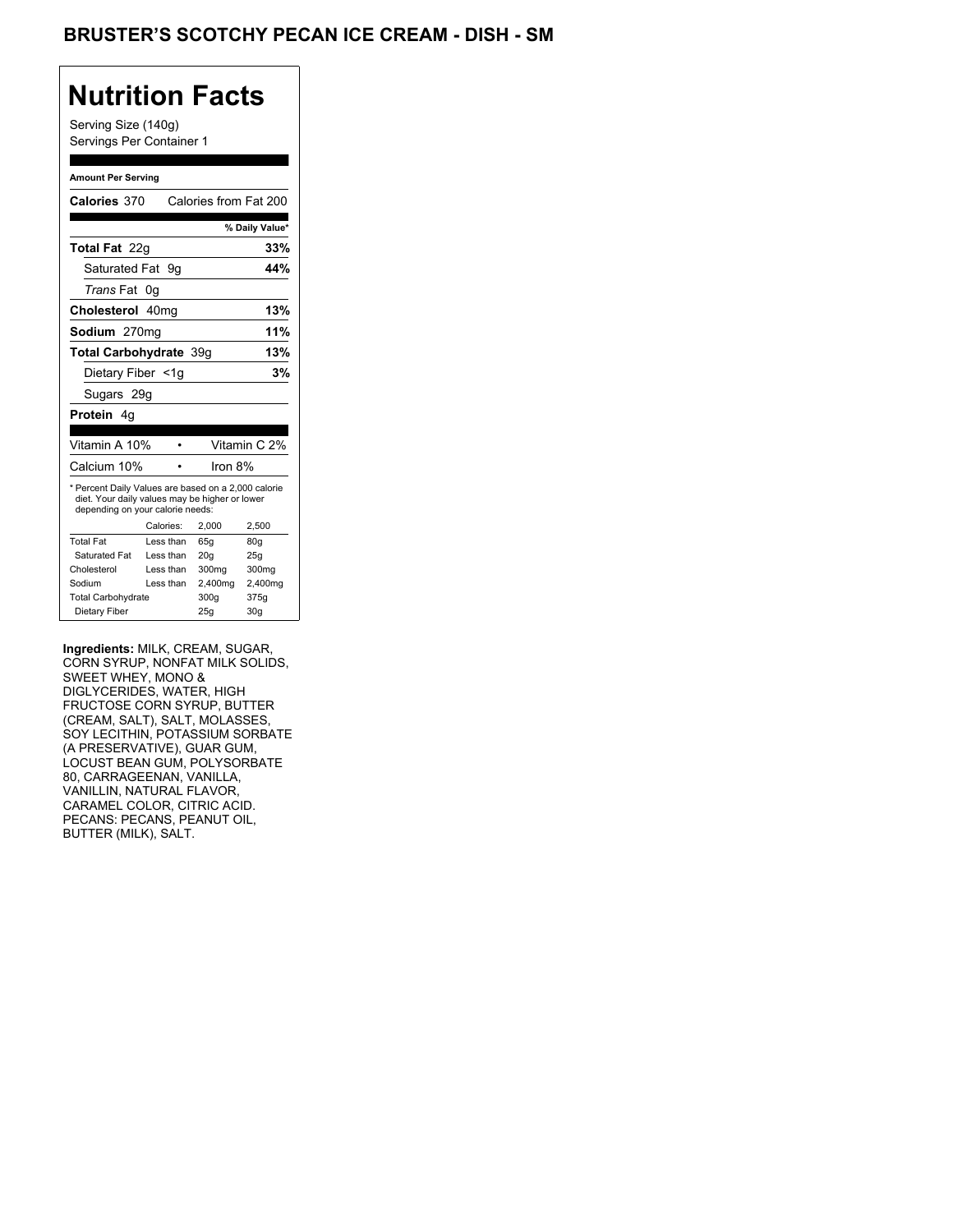## BRUSTER'S SCOTCHY PECAN ICE CREAM - DISH - REG

# Nutrition Facts

Serving Size (210g) Servings Per Container 1

#### Amount Per Serving

| Calories 550                                                                                                                              |                  | Calories from Fat 290 |                 |
|-------------------------------------------------------------------------------------------------------------------------------------------|------------------|-----------------------|-----------------|
|                                                                                                                                           |                  |                       | % Daily Value*  |
| Total Fat 33g                                                                                                                             |                  |                       | 50%             |
| Saturated Fat 13g                                                                                                                         |                  |                       | 65%             |
| Trans Fat                                                                                                                                 | 0g               |                       |                 |
| Cholesterol                                                                                                                               | 60 <sub>mg</sub> |                       | 20%             |
| Sodium 400mg                                                                                                                              |                  |                       | 17%             |
| Total Carbohydrate 58g                                                                                                                    |                  |                       | 19%             |
| Dietary Fiber 1g                                                                                                                          |                  |                       | 5%              |
| Sugars 43g                                                                                                                                |                  |                       |                 |
| Protein<br>7q                                                                                                                             |                  |                       |                 |
|                                                                                                                                           |                  |                       |                 |
| Vitamin A 15%                                                                                                                             |                  |                       | Vitamin C 4%    |
| Calcium 20%                                                                                                                               |                  | Iron 10%              |                 |
| * Percent Daily Values are based on a 2,000 calorie<br>diet. Your daily values may be higher or lower<br>depending on your calorie needs: |                  |                       |                 |
|                                                                                                                                           | Calories:        | 2,000                 | 2,500           |
| <b>Total Fat</b>                                                                                                                          | Less than        | 65g                   | 80g             |
| Saturated Fat                                                                                                                             | Less than        | 20 <sub>g</sub>       | 25g             |
| Cholesterol                                                                                                                               | Less than        | 300mg                 | 300mg           |
| Sodium                                                                                                                                    | Less than        | 2,400mg               | 2,400mg         |
| <b>Total Carbohydrate</b>                                                                                                                 |                  | 300q                  | 375g            |
| Dietary Fiber                                                                                                                             |                  | 25g                   | 30 <sub>g</sub> |

Ingredients: MILK, CREAM, SUGAR, CORN SYRUP, NONFAT MILK SOLIDS, SWEET WHEY, MONO & DIGLYCERIDES, WATER, HIGH FRUCTOSE CORN SYRUP, BUTTER (CREAM, SALT), SALT, MOLASSES, SOY LECITHIN, POTASSIUM SORBATE (A PRESERVATIVE), GUAR GUM, LOCUST BEAN GUM, POLYSORBATE 80, CARRAGEENAN, VANILLA, VANILLIN, NATURAL FLAVOR, CARAMEL COLOR, CITRIC ACID. PECANS: PECANS, PEANUT OIL, BUTTER (MILK), SALT.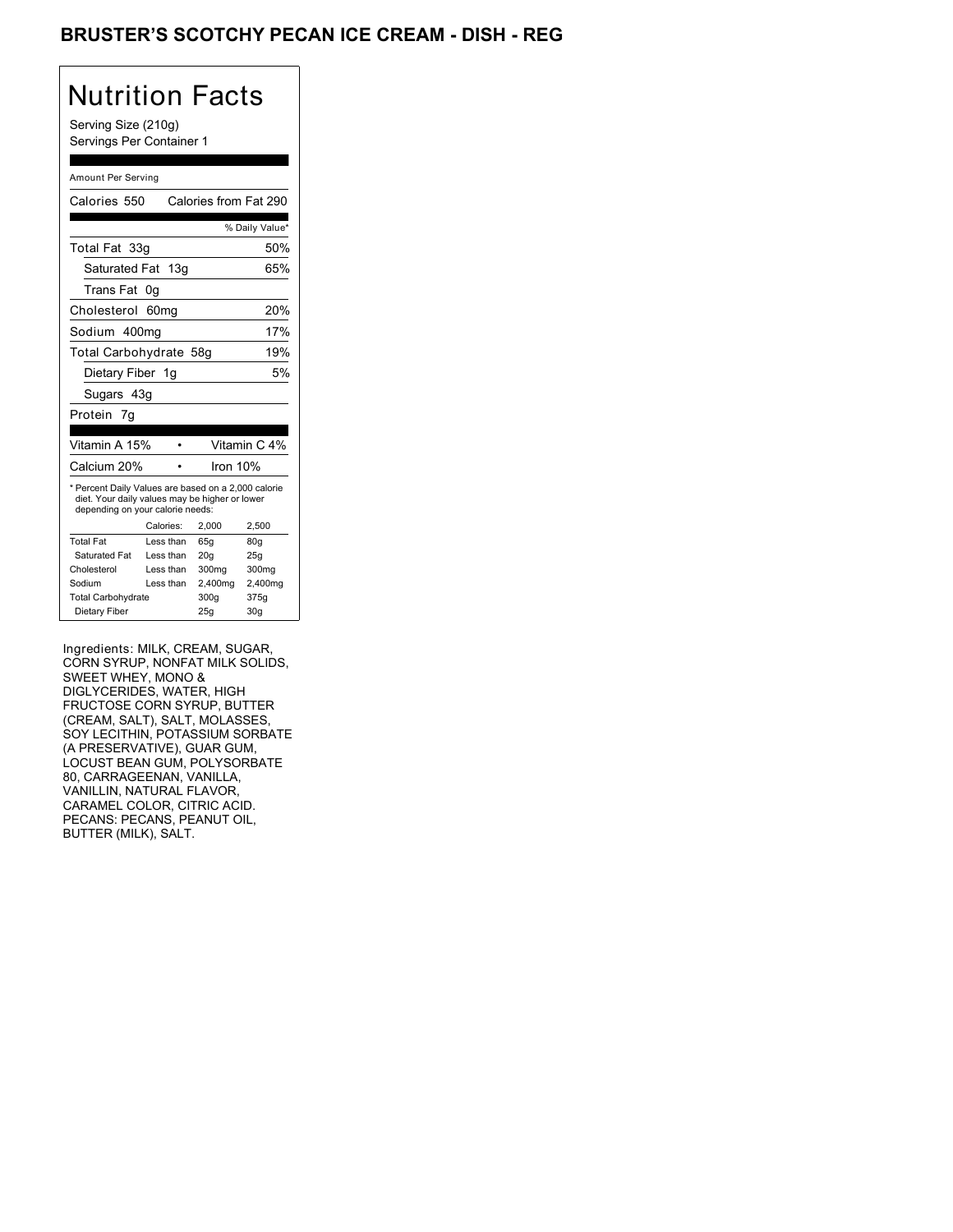## BRUSTER'S SCOTCHY PECAN ICE CREAM - DISH - LG

# Nutrition Facts

Serving Size (280g) Servings Per Container 1

#### Amount Per Serving

| Calories 740                                                                                                                              |                  | Calories from Fat 390 |                 |
|-------------------------------------------------------------------------------------------------------------------------------------------|------------------|-----------------------|-----------------|
|                                                                                                                                           |                  |                       | % Daily Value*  |
| Total Fat 44q                                                                                                                             |                  |                       | 67%             |
| Saturated Fat 17g                                                                                                                         |                  |                       | 87%             |
| Trans Fat                                                                                                                                 | 0g               |                       |                 |
| Cholesterol                                                                                                                               | 80 <sub>mq</sub> |                       | 26%             |
| Sodium 530ma                                                                                                                              |                  |                       | 22%             |
| Total Carbohydrate 78g                                                                                                                    |                  |                       | 26%             |
| Dietary Fiber 2g                                                                                                                          |                  |                       | 7%              |
| Sugars 58g                                                                                                                                |                  |                       |                 |
| Protein<br>9g                                                                                                                             |                  |                       |                 |
|                                                                                                                                           |                  |                       |                 |
| Vitamin A 20%                                                                                                                             |                  |                       | Vitamin C 4%    |
| Calcium 25%                                                                                                                               |                  | lron 15%              |                 |
| * Percent Daily Values are based on a 2,000 calorie<br>diet. Your daily values may be higher or lower<br>depending on your calorie needs: |                  |                       |                 |
|                                                                                                                                           | Calories:        | 2.000                 | 2,500           |
| <b>Total Fat</b>                                                                                                                          | Less than        | 65q                   | 80q             |
| Saturated Fat                                                                                                                             | Less than        | 20q                   | 25q             |
| Cholesterol                                                                                                                               | Less than        | 300mg                 | 300mg           |
| Sodium                                                                                                                                    | Less than        | 2,400mg               | 2,400mg         |
| <b>Total Carbohydrate</b>                                                                                                                 |                  | 300q                  | 375g            |
| Dietary Fiber                                                                                                                             |                  | 25g                   | 30 <sub>g</sub> |

Ingredients: MILK, CREAM, SUGAR, CORN SYRUP, NONFAT MILK SOLIDS, SWEET WHEY, MONO & DIGLYCERIDES, WATER, HIGH FRUCTOSE CORN SYRUP, BUTTER (CREAM, SALT), SALT, MOLASSES, SOY LECITHIN, POTASSIUM SORBATE (A PRESERVATIVE), GUAR GUM, LOCUST BEAN GUM, POLYSORBATE 80, CARRAGEENAN, VANILLA, VANILLIN, NATURAL FLAVOR, CARAMEL COLOR, CITRIC ACID. PECANS: PECANS, PEANUT OIL, BUTTER (MILK), SALT.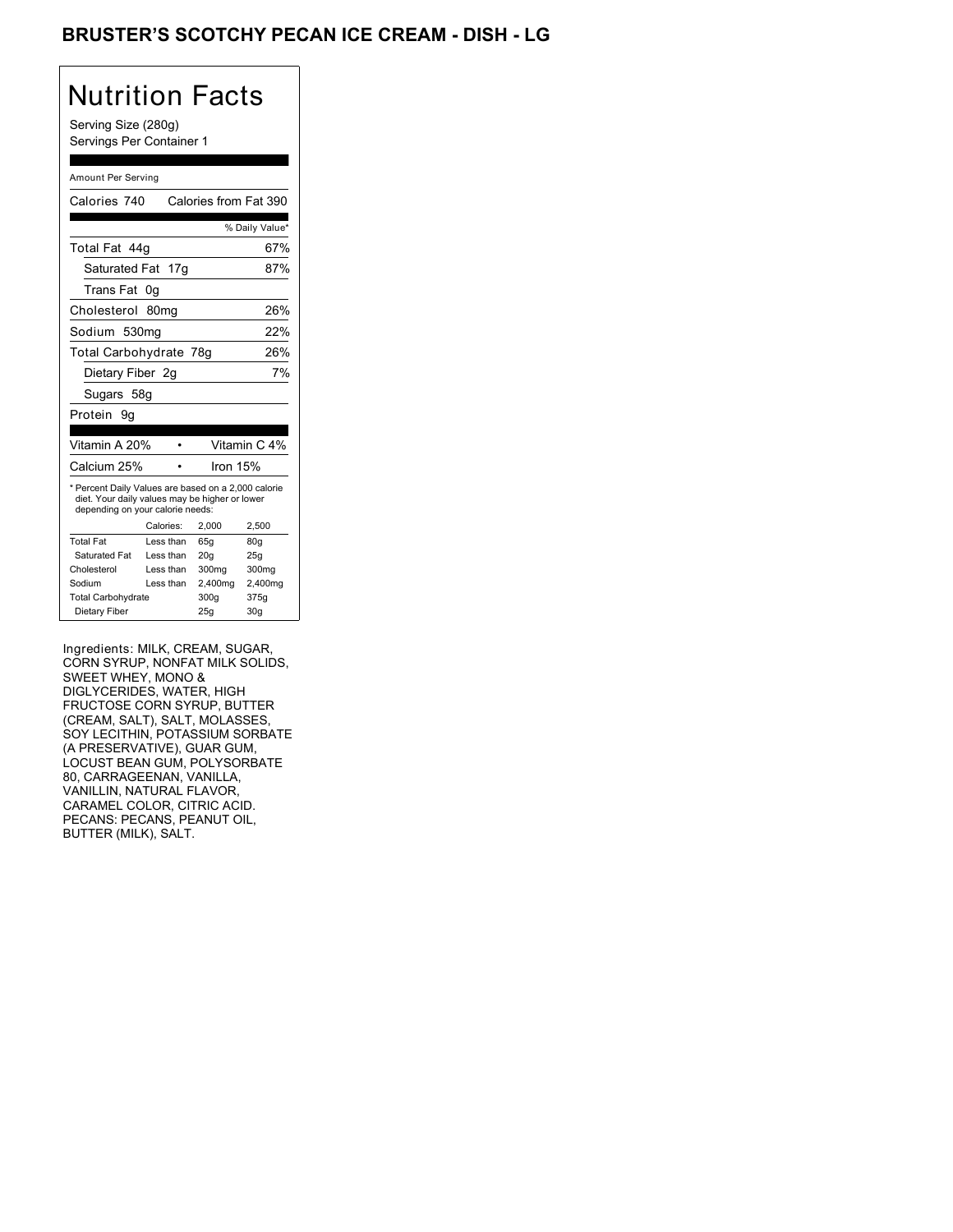### BRUSTER'S SCOTCHY PECAN ICE CREAM - SUGAR CONE - SM

# Nutrition Facts

Serving Size (153g) Servings Per Container 1

### Amount Per Serving

| Calories 420                                                 |  | Calories from Fat 200 |
|--------------------------------------------------------------|--|-----------------------|
|                                                              |  | % Daily Value*        |
| Total Fat 22g                                                |  | 34%                   |
| Saturated Fat 9g                                             |  | 44%                   |
| Trans Fat 0q                                                 |  |                       |
| Cholesterol 40mg                                             |  | 13%                   |
| Sodium 290mg                                                 |  | 12%                   |
| Total Carbohydrate 51g                                       |  | 17%                   |
| Dietary Fiber <1g                                            |  | 3%                    |
| Sugars 32g                                                   |  |                       |
| Protein 5q                                                   |  |                       |
| Vitamin A 10%                                                |  | Vitamin C 2%          |
| Calcium 15%                                                  |  | Iron $10%$            |
| * Percent Daily Values are based on a 2,000 calorie<br>diet. |  |                       |

Ingredients: MILK, CREAM, SUGAR, CORN SYRUP, NONFAT MILK SOLIDS, SWEET WHEY, MONO & DIGLYCERIDES, WATER, HIGH FRUCTOSE CORN SYRUP, BUTTER (CREAM, SALT), SALT, MOLASSES, SOY LECITHIN, POTASSIUM SORBATE (A PRESERVATIVE), GUAR GUM, LOCUST BEAN GUM, POLYSORBATE 80, CARRAGEENAN, VANILLA, VANILLIN, NATURAL FLAVOR, CARAMEL COLOR, CITRIC ACID. PECANS: PECANS, PEANUT OIL, BUTTER (MILK), SALT. SUGAR CONE: ENRICHED WHEAT FLOUR (ENRICHED WITH NIACIN, REDUCED IRON, THIAMIN MONONITRATE, RIBOFLAVIN, FOLIC ACID), TAPIOCA FLOUR, SUGAR, VEGETABLE SHORTENING (SOYBEAN AND/OR CANOLA OIL, MODIFIED PALM OIL, SOY LECITHIN, AND/OR PARTIALLY HYDROGENATED SOYBEAN OIL), OAT FIBER AND/OR VEGETABLE FIBER, SALT, CARAMEL COLOR, ARTIFICIAL FLAVOR, SOY LECITHIN.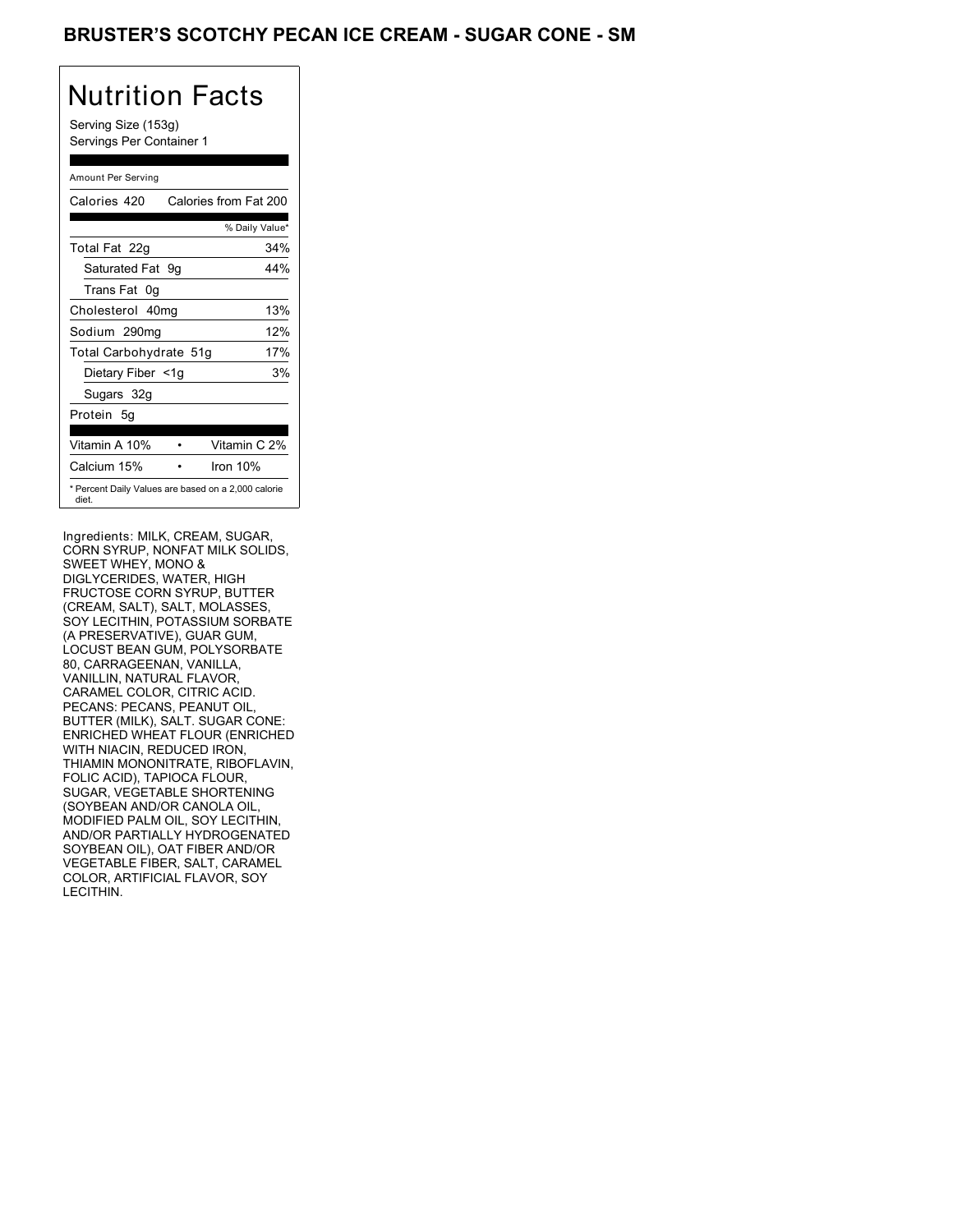### BRUSTER'S SCOTCHY PECAN ICE CREAM - SUGAR CONE - REG

## Nutrition Facts

Serving Size (223g) Servings Per Container 1

### Amount Per Serving

| Calories 610                                                 | Calories from Fat 300 |
|--------------------------------------------------------------|-----------------------|
|                                                              | % Daily Value*        |
| Total Fat 33g                                                | 51%                   |
| Saturated Fat 13g                                            | 65%                   |
| Trans Fat 0q                                                 |                       |
| Cholesterol 60mg                                             | 20%                   |
| Sodium 420mg                                                 | 18%                   |
| Total Carbohydrate 70g                                       | 23%                   |
| Dietary Fiber 1g                                             | 5%                    |
| Sugars 46g                                                   |                       |
| Protein 7q                                                   |                       |
| Vitamin A 15%                                                | Vitamin C 4%          |
| Calcium 20%                                                  | Iron $15%$            |
| * Percent Daily Values are based on a 2,000 calorie<br>diet. |                       |

Ingredients: MILK, CREAM, SUGAR, CORN SYRUP, NONFAT MILK SOLIDS, SWEET WHEY, MONO & DIGLYCERIDES, WATER, HIGH FRUCTOSE CORN SYRUP, BUTTER (CREAM, SALT), SALT, MOLASSES, SOY LECITHIN, POTASSIUM SORBATE (A PRESERVATIVE), GUAR GUM, LOCUST BEAN GUM, POLYSORBATE 80, CARRAGEENAN, VANILLA, VANILLIN, NATURAL FLAVOR, CARAMEL COLOR, CITRIC ACID. PECANS: PECANS, PEANUT OIL, BUTTER (MILK), SALT. SUGAR CONE: ENRICHED WHEAT FLOUR (ENRICHED WITH NIACIN, REDUCED IRON, THIAMIN MONONITRATE, RIBOFLAVIN, FOLIC ACID), TAPIOCA FLOUR, SUGAR, VEGETABLE SHORTENING (SOYBEAN AND/OR CANOLA OIL, MODIFIED PALM OIL, SOY LECITHIN, AND/OR PARTIALLY HYDROGENATED SOYBEAN OIL), OAT FIBER AND/OR VEGETABLE FIBER, SALT, CARAMEL COLOR, ARTIFICIAL FLAVOR, SOY LECITHIN.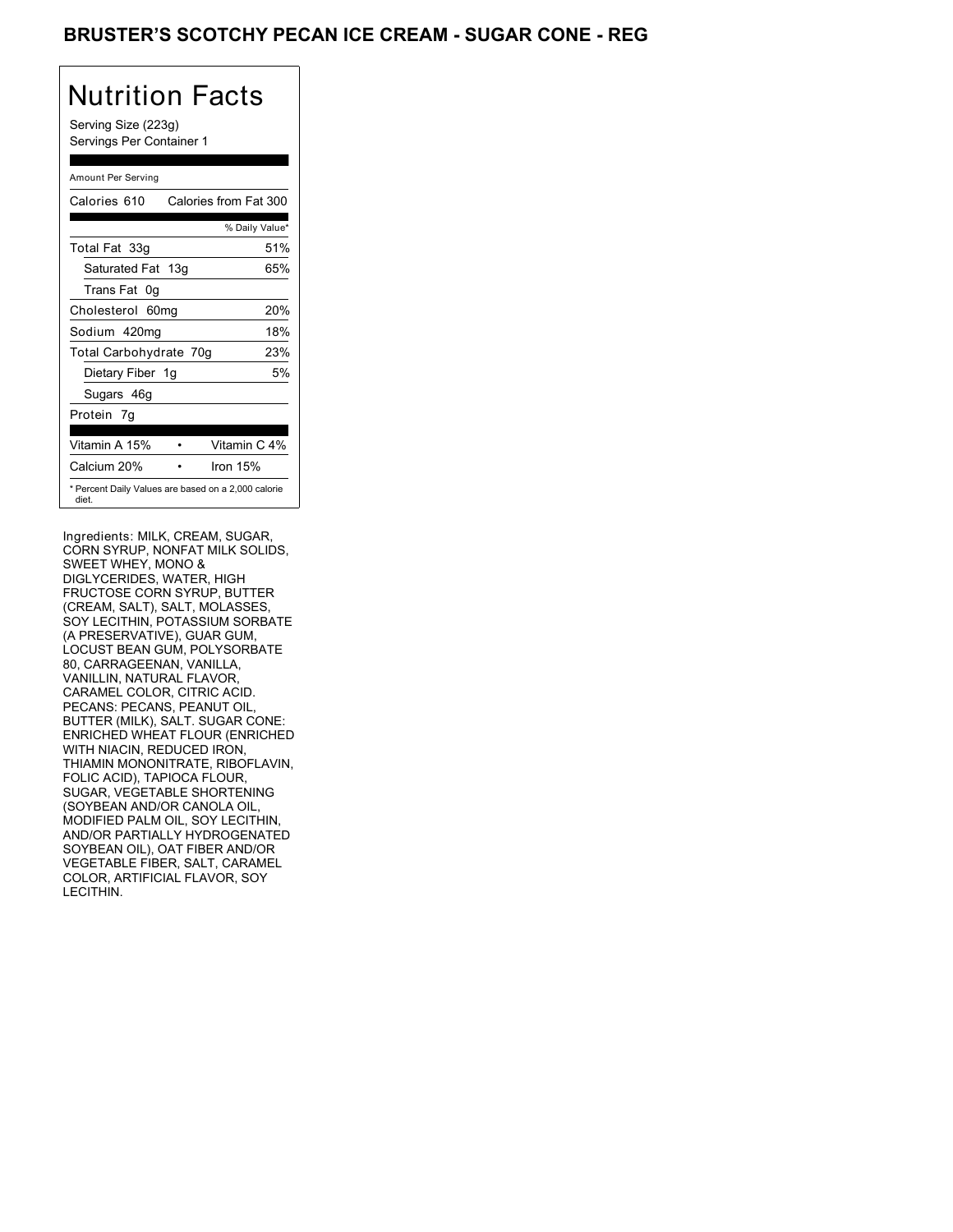### BRUSTER'S SCOTCHY PECAN ICE CREAM - SUGAR CONE - LG

## Nutrition Facts

Serving Size (293g) Servings Per Container 1

### Amount Per Serving

| Calories 790           | Calories from Fat 390                               |
|------------------------|-----------------------------------------------------|
|                        | % Daily Value*                                      |
| Total Fat 44q          | 67%                                                 |
| Saturated Fat 17g      | 87%                                                 |
| Trans Fat 0q           |                                                     |
| Cholesterol 80mg       | 26%                                                 |
| Sodium 550mg           | 23%                                                 |
| Total Carbohydrate 90g | 30%                                                 |
| Dietary Fiber 2g       | 7%                                                  |
| Sugars 61g             |                                                     |
| Protein 9q             |                                                     |
|                        |                                                     |
| Vitamin A 20%          | Vitamin C 4%                                        |
| Calcium 25%            | Iron $20%$                                          |
| diet.                  | * Percent Daily Values are based on a 2,000 calorie |

Ingredients: MILK, CREAM, SUGAR, CORN SYRUP, NONFAT MILK SOLIDS, SWEET WHEY, MONO & DIGLYCERIDES, WATER, HIGH FRUCTOSE CORN SYRUP, BUTTER (CREAM, SALT), SALT, MOLASSES, SOY LECITHIN, POTASSIUM SORBATE (A PRESERVATIVE), GUAR GUM, LOCUST BEAN GUM, POLYSORBATE 80, CARRAGEENAN, VANILLA, VANILLIN, NATURAL FLAVOR, CARAMEL COLOR, CITRIC ACID. PECANS: PECANS, PEANUT OIL, BUTTER (MILK), SALT. SUGAR CONE: ENRICHED WHEAT FLOUR (ENRICHED WITH NIACIN, REDUCED IRON, THIAMIN MONONITRATE, RIBOFLAVIN, FOLIC ACID), TAPIOCA FLOUR, SUGAR, VEGETABLE SHORTENING (SOYBEAN AND/OR CANOLA OIL, MODIFIED PALM OIL, SOY LECITHIN, AND/OR PARTIALLY HYDROGENATED SOYBEAN OIL), OAT FIBER AND/OR VEGETABLE FIBER, SALT, CARAMEL COLOR, ARTIFICIAL FLAVOR, SOY LECITHIN.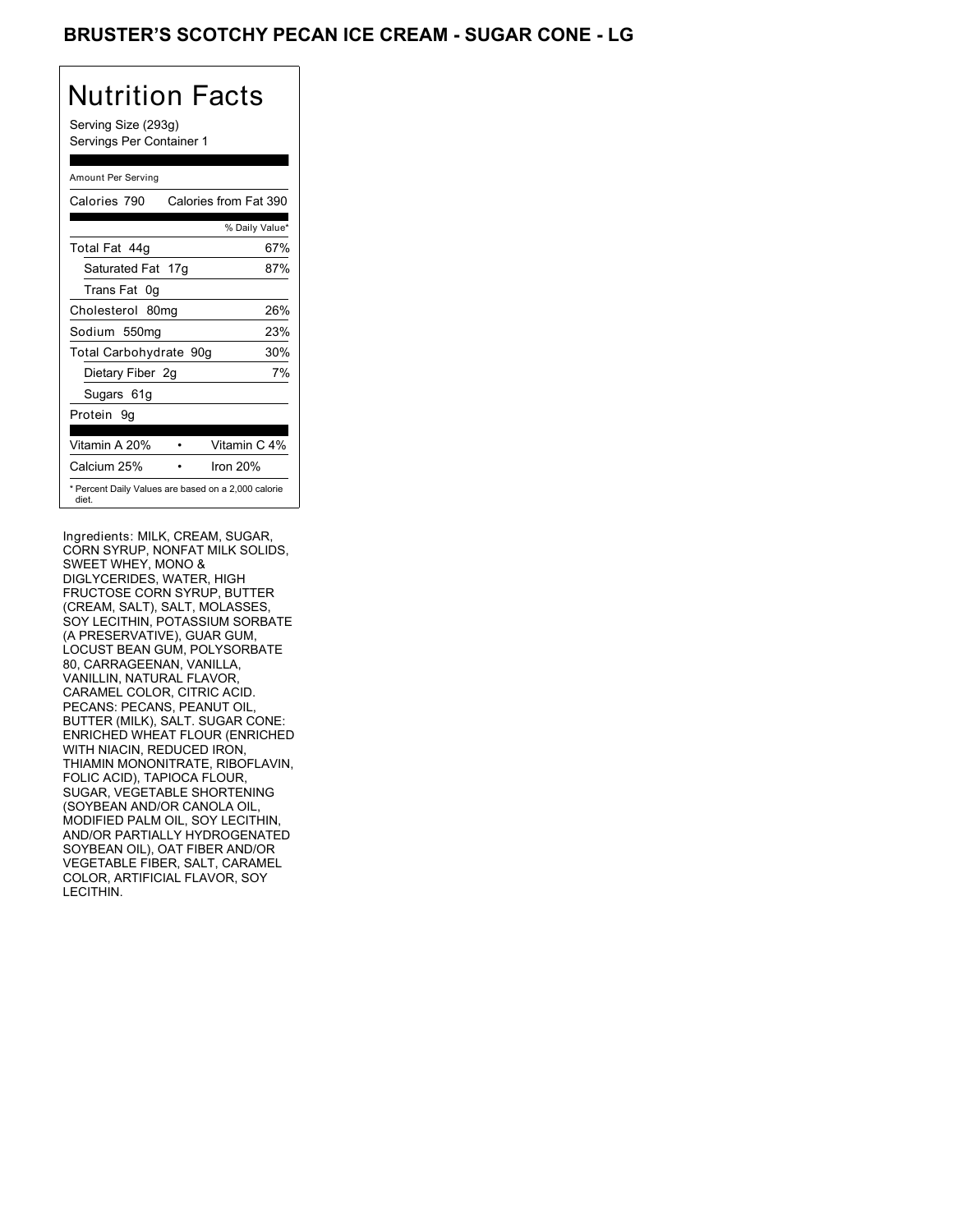### BRUSTER'S SCOTCHY PECAN ICE CREAM - CAKE CONE - SM

# Nutrition Facts

Serving Size (146g) Servings Per Container 1

### Amount Per Serving

| Calories 390                                                 |  | Calories from Fat 200 |
|--------------------------------------------------------------|--|-----------------------|
|                                                              |  | % Daily Value*        |
| Total Fat 22g                                                |  | 34%                   |
| Saturated Fat 9g                                             |  | 44%                   |
| Trans Fat 0q                                                 |  |                       |
| Cholesterol 40mg                                             |  | 13%                   |
| Sodium 280mg                                                 |  | 12%                   |
| Total Carbohydrate 44g                                       |  | 15%                   |
| Dietary Fiber <1g                                            |  | 3%                    |
| Sugars 29g                                                   |  |                       |
| Protein 5q                                                   |  |                       |
| Vitamin A 10%                                                |  | Vitamin C 2%          |
| Calcium 10%                                                  |  | Iron $10%$            |
| * Percent Daily Values are based on a 2,000 calorie<br>diet. |  |                       |

Ingredients: MILK, CREAM, SUGAR, CORN SYRUP, NONFAT MILK SOLIDS, SWEET WHEY, MONO & DIGLYCERIDES, WATER, HIGH FRUCTOSE CORN SYRUP, BUTTER (CREAM, SALT), SALT, MOLASSES, SOY LECITHIN, POTASSIUM SORBATE (A PRESERVATIVE), GUAR GUM, LOCUST BEAN GUM, POLYSORBATE 80, CARRAGEENAN, VANILLA, VANILLIN, NATURAL FLAVOR, CARAMEL COLOR, CITRIC ACID. PECANS: PECANS, PEANUT OIL, BUTTER (MILK), SALT. CAKE CONE: ENRICHED WHEAT FLOUR (ENRICHED WITH NIACIN, REDUCED IRON, THIAMIN MONONITRATE, RIBOFLAVIN, FOLIC ACID), TAPIOCA FLOUR, SUGAR, VEGETABLE OIL SHORTENING (SOYBEAN AND/OR CANOLA OIL, MODIFIED PALM OIL, SOY LECITHIN, AND/OR PARTIALLY HYDROGENATED SOYBEAN OIL), LEAVENING (SODIUM BICARBONATE, AMMONIUM BICARBONATE), SALT, NATURAL FLAVOR, ANNATTO (VEGETABLE COLOR).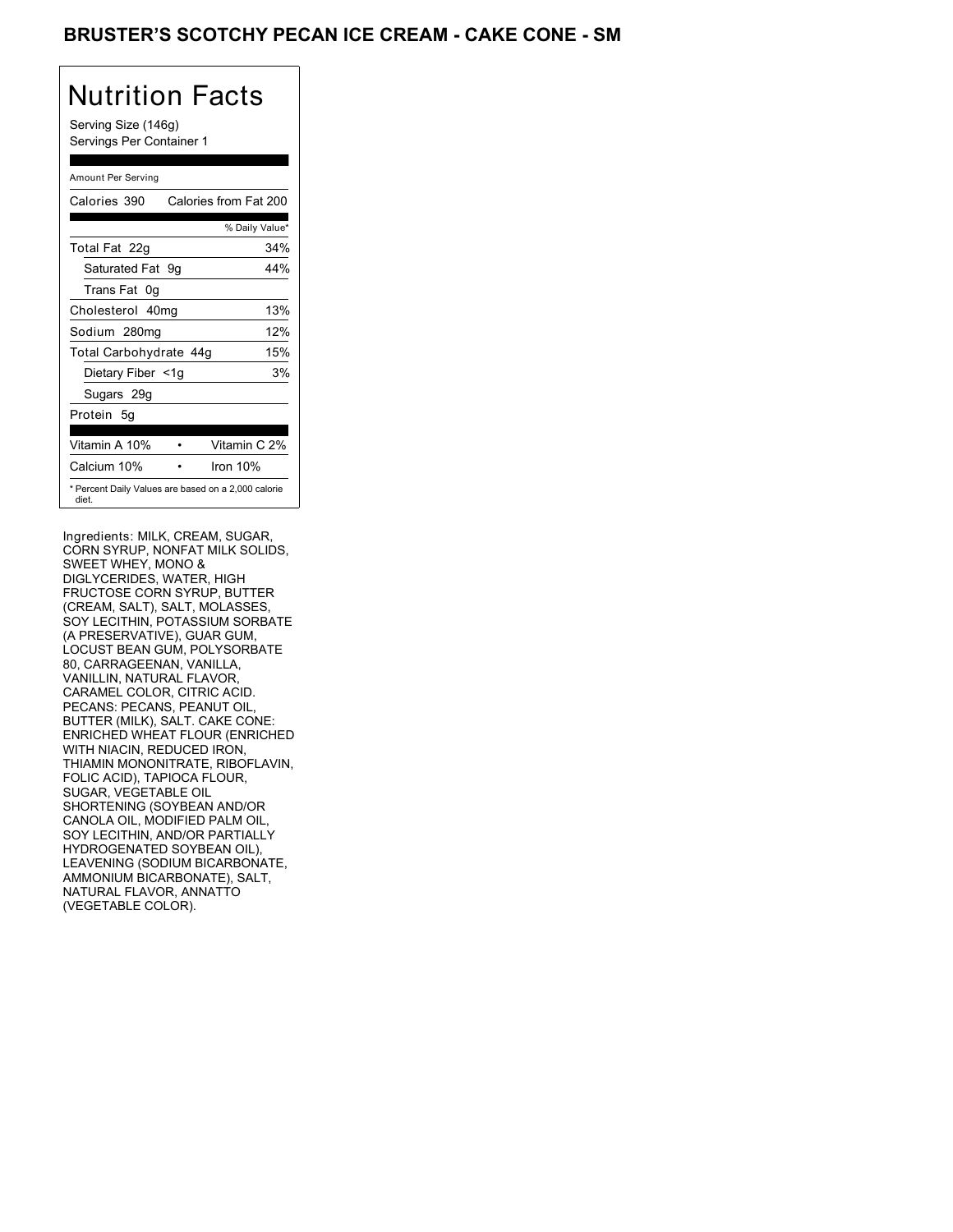### BRUSTER'S SCOTCHY PECAN ICE CREAM - CAKE CONE - REG

# Nutrition Facts

Serving Size (216g) Servings Per Container 1

### Amount Per Serving

| Calories 580                                                 | Calories from Fat 290 |
|--------------------------------------------------------------|-----------------------|
|                                                              | % Daily Value*        |
| Total Fat 33g                                                | 50%                   |
| Saturated Fat 13g                                            | 65%                   |
| Trans Fat 0q                                                 |                       |
| Cholesterol 60mg                                             | 20%                   |
| Sodium 410mg                                                 | 17%                   |
| Total Carbohydrate 63g                                       | 21%                   |
| Dietary Fiber 1g                                             | 5%                    |
| Sugars 44g                                                   |                       |
| Protein 7q                                                   |                       |
| Vitamin A 15%                                                | Vitamin C 4%          |
| Calcium 20%                                                  | Iron $15%$            |
| * Percent Daily Values are based on a 2,000 calorie<br>diet. |                       |

Ingredients: MILK, CREAM, SUGAR, CORN SYRUP, NONFAT MILK SOLIDS, SWEET WHEY, MONO & DIGLYCERIDES, WATER, HIGH FRUCTOSE CORN SYRUP, BUTTER (CREAM, SALT), SALT, MOLASSES, SOY LECITHIN, POTASSIUM SORBATE (A PRESERVATIVE), GUAR GUM, LOCUST BEAN GUM, POLYSORBATE 80, CARRAGEENAN, VANILLA, VANILLIN, NATURAL FLAVOR, CARAMEL COLOR, CITRIC ACID. PECANS: PECANS, PEANUT OIL, BUTTER (MILK), SALT. CAKE CONE: ENRICHED WHEAT FLOUR (ENRICHED WITH NIACIN, REDUCED IRON, THIAMIN MONONITRATE, RIBOFLAVIN, FOLIC ACID), TAPIOCA FLOUR, SUGAR, VEGETABLE OIL SHORTENING (SOYBEAN AND/OR CANOLA OIL, MODIFIED PALM OIL, SOY LECITHIN, AND/OR PARTIALLY HYDROGENATED SOYBEAN OIL), LEAVENING (SODIUM BICARBONATE, AMMONIUM BICARBONATE), SALT, NATURAL FLAVOR, ANNATTO (VEGETABLE COLOR).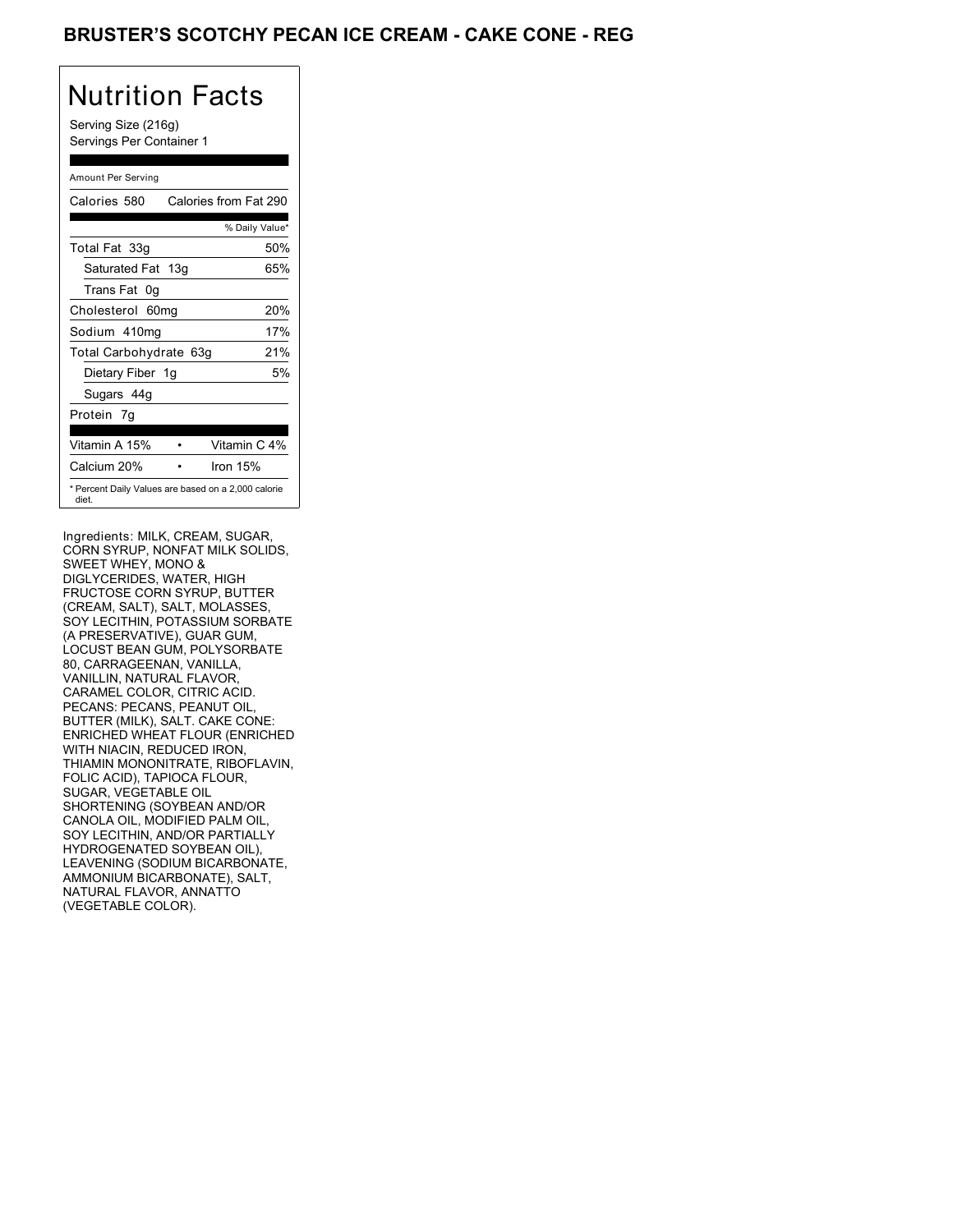### BRUSTER'S SCOTCHY PECAN ICE CREAM - CAKE CONE - LG

## Nutrition Facts

Serving Size (286g) Servings Per Container 1

### Amount Per Serving

| Calories 760           | Calories from Fat 390                               |
|------------------------|-----------------------------------------------------|
|                        | % Daily Value*                                      |
| Total Fat 44q          | 67%                                                 |
| Saturated Fat 17g      | 87%                                                 |
| Trans Fat 0q           |                                                     |
| Cholesterol 80mg       | 26%                                                 |
| Sodium 540mg           | 23%                                                 |
| Total Carbohydrate 83g | 28%                                                 |
| Dietary Fiber 2g       | 7%                                                  |
| Sugars 58g             |                                                     |
| Protein 9q             |                                                     |
|                        |                                                     |
| Vitamin A 20%          | Vitamin C 4%                                        |
| Calcium 25%            | Iron $20%$                                          |
| diet.                  | * Percent Daily Values are based on a 2,000 calorie |

Ingredients: MILK, CREAM, SUGAR, CORN SYRUP, NONFAT MILK SOLIDS, SWEET WHEY, MONO & DIGLYCERIDES, WATER, HIGH FRUCTOSE CORN SYRUP, BUTTER (CREAM, SALT), SALT, MOLASSES, SOY LECITHIN, POTASSIUM SORBATE (A PRESERVATIVE), GUAR GUM, LOCUST BEAN GUM, POLYSORBATE 80, CARRAGEENAN, VANILLA, VANILLIN, NATURAL FLAVOR, CARAMEL COLOR, CITRIC ACID. PECANS: PECANS, PEANUT OIL, BUTTER (MILK), SALT. CAKE CONE: ENRICHED WHEAT FLOUR (ENRICHED WITH NIACIN, REDUCED IRON, THIAMIN MONONITRATE, RIBOFLAVIN, FOLIC ACID), TAPIOCA FLOUR, SUGAR, VEGETABLE OIL SHORTENING (SOYBEAN AND/OR CANOLA OIL, MODIFIED PALM OIL, SOY LECITHIN, AND/OR PARTIALLY HYDROGENATED SOYBEAN OIL), LEAVENING (SODIUM BICARBONATE, AMMONIUM BICARBONATE), SALT, NATURAL FLAVOR, ANNATTO (VEGETABLE COLOR).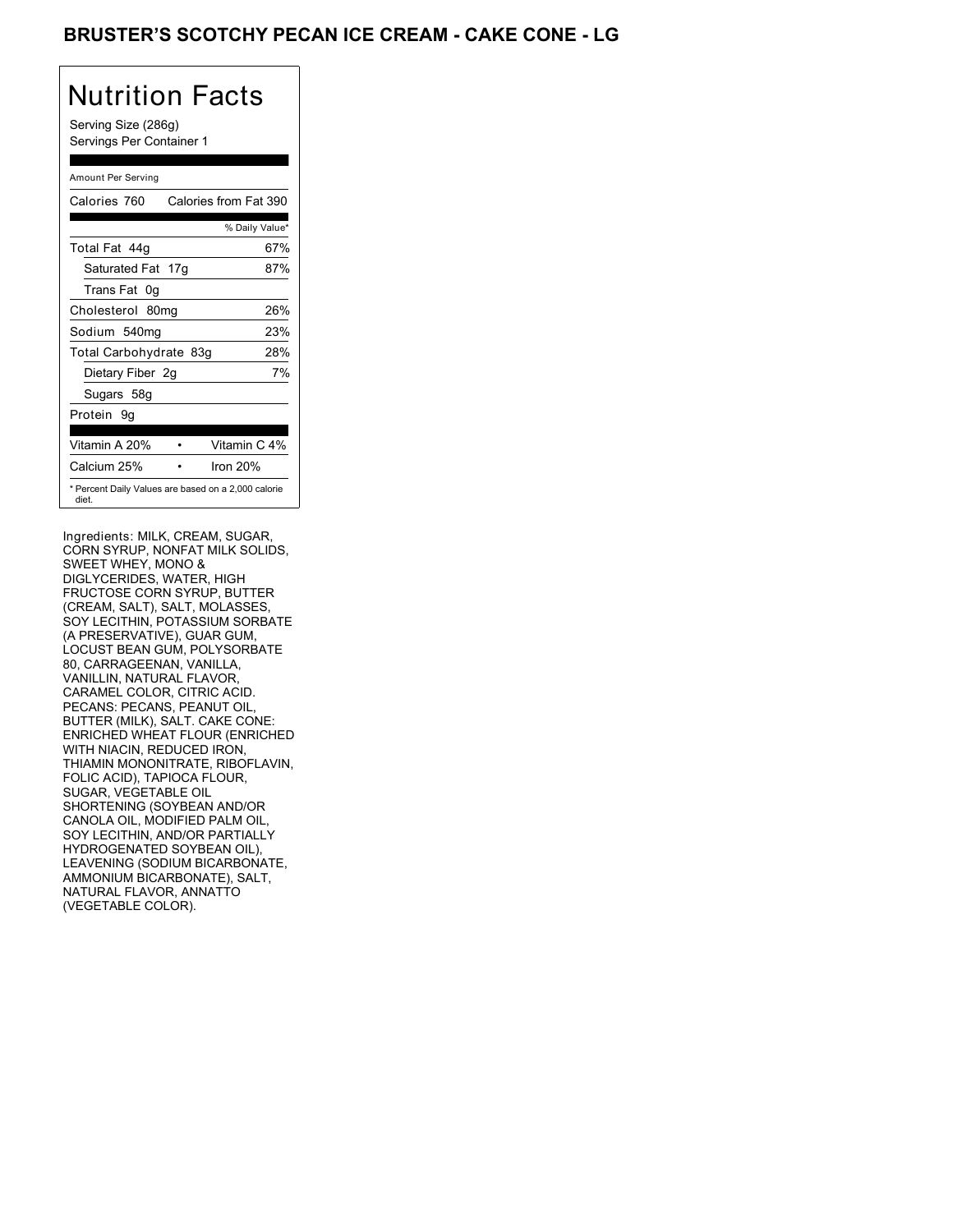### BRUSTER'S SCOTCHY PECAN ICE CREAM - WAFFLE CONE - SM

## Nutrition Facts

Serving Size (170g) Servings Per Container 1

### Amount Per Serving

| Calories 500           | Calories from Fat 220                               |
|------------------------|-----------------------------------------------------|
|                        | % Daily Value*                                      |
| Total Fat 25g          | 38%                                                 |
| Saturated Fat 9g       | 47%                                                 |
| Trans Fat 0q           |                                                     |
| Cholesterol 45mg       | 16%                                                 |
| Sodium 270mg           | 11%                                                 |
| Total Carbohydrate 62g | 21%                                                 |
| Dietary Fiber <1g      | 3%                                                  |
| Sugars 39g             |                                                     |
| Protein 6q             |                                                     |
| Vitamin A 10%          | Vitamin C 2%                                        |
| Calcium 10%            | Iron $10%$                                          |
| diet.                  | * Percent Daily Values are based on a 2,000 calorie |

Ingredients: MILK, CREAM, SUGAR, CORN SYRUP, NONFAT MILK SOLIDS, SWEET WHEY, MONO & DIGLYCERIDES, WATER, HIGH FRUCTOSE CORN SYRUP, BUTTER (CREAM, SALT), SALT, MOLASSES, SOY LECITHIN, POTASSIUM SORBATE (A PRESERVATIVE), GUAR GUM, LOCUST BEAN GUM, POLYSORBATE 80, CARRAGEENAN, VANILLA, VANILLIN, NATURAL FLAVOR, CARAMEL COLOR, CITRIC ACID. PECANS: PECANS, PEANUT OIL, BUTTER (MILK), SALT. WAFFLE CONE: ENRICHED BLEACHED WHEAT FLOUR (ENRICHED WITH NIACIN, REDUCED IRON, THIAMIN MONONITRATE, RIBOFLAVIN, FOLIC ACID), SUGAR, VEGETABLE SHORTENING (PARTIALLY HYDROGENATED SOYBEAN AND COTTONSEED OILS), WHOLE EGG, ARTIFICIAL FLAVOR (INCLUDING MALTODEXTRIN, MODIFIED CORNSTARCH, BUTTER, BUTTERMILK), DEXTROSE, SOY LECITHIN, ARTIFICIAL VANILLA FLAVOR.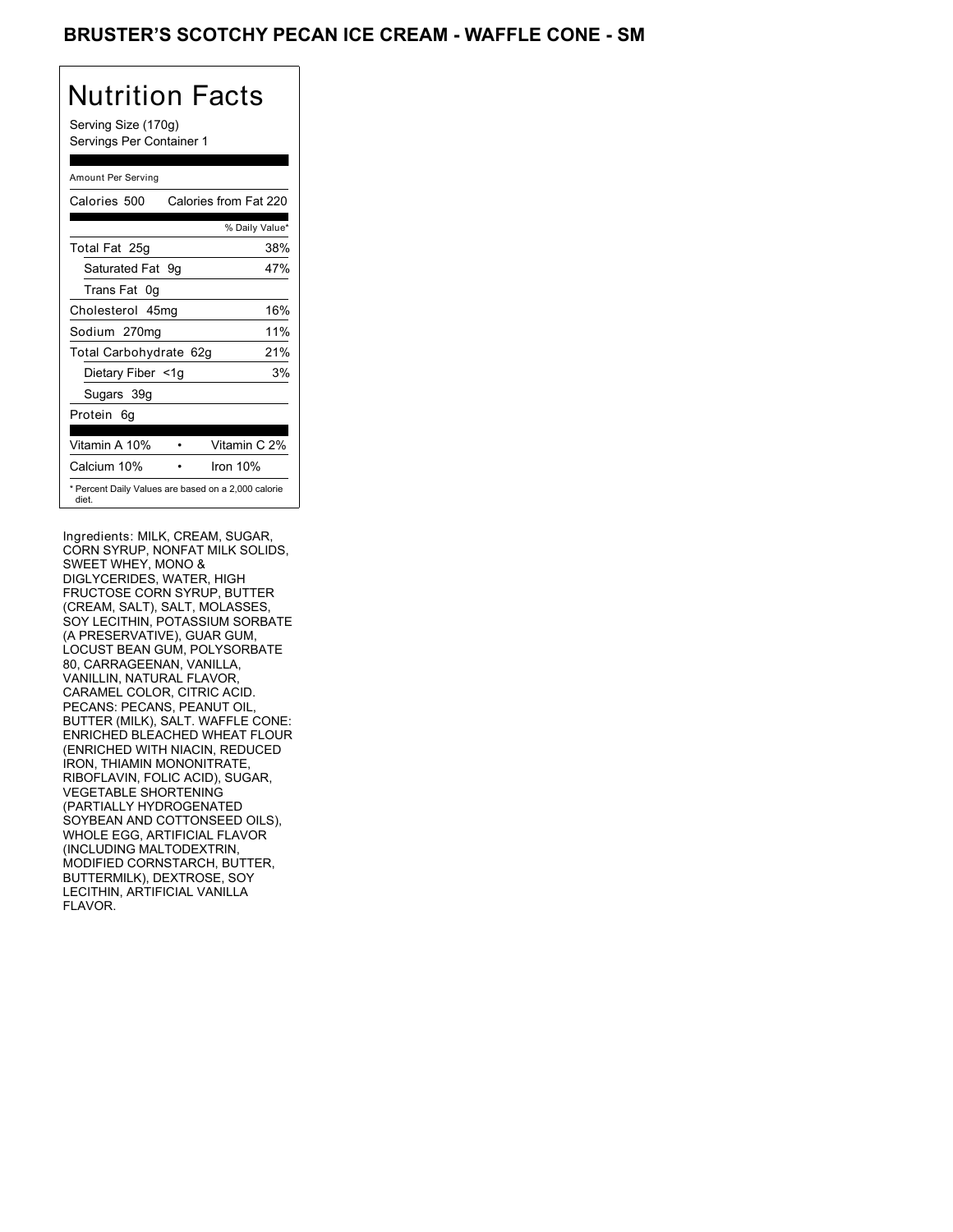### BRUSTER'S SCOTCHY PECAN ICE CREAM - WAFFLE CONE - REG

# Nutrition Facts

Serving Size (240g) Servings Per Container 1

### Amount Per Serving

| Calories 680                                                 | Calories from Fat 320 |
|--------------------------------------------------------------|-----------------------|
|                                                              | % Daily Value*        |
| Total Fat 36g                                                | 55%                   |
| Saturated Fat 14g                                            | 69%                   |
| Trans Fat 0q                                                 |                       |
| Cholesterol 65mg                                             | 22%                   |
| Sodium 400mg                                                 | 17%                   |
| Total Carbohydrate 81g                                       | 27%                   |
| Dietary Fiber 1g                                             | 5%                    |
| Sugars 54g                                                   |                       |
| Protein 8q                                                   |                       |
|                                                              |                       |
| Vitamin A 15%                                                | Vitamin C 4%          |
| Calcium 20%                                                  | Iron $15%$            |
| * Percent Daily Values are based on a 2,000 calorie<br>diet. |                       |

Ingredients: MILK, CREAM, SUGAR, CORN SYRUP, NONFAT MILK SOLIDS, SWEET WHEY, MONO & DIGLYCERIDES, WATER, HIGH FRUCTOSE CORN SYRUP, BUTTER (CREAM, SALT), SALT, MOLASSES, SOY LECITHIN, POTASSIUM SORBATE (A PRESERVATIVE), GUAR GUM, LOCUST BEAN GUM, POLYSORBATE 80, CARRAGEENAN, VANILLA, VANILLIN, NATURAL FLAVOR, CARAMEL COLOR, CITRIC ACID. PECANS: PECANS, PEANUT OIL, BUTTER (MILK), SALT. WAFFLE CONE: ENRICHED BLEACHED WHEAT FLOUR (ENRICHED WITH NIACIN, REDUCED IRON, THIAMIN MONONITRATE, RIBOFLAVIN, FOLIC ACID), SUGAR, VEGETABLE SHORTENING (PARTIALLY HYDROGENATED SOYBEAN AND COTTONSEED OILS), WHOLE EGG, ARTIFICIAL FLAVOR (INCLUDING MALTODEXTRIN, MODIFIED CORNSTARCH, BUTTER, BUTTERMILK), DEXTROSE, SOY LECITHIN, ARTIFICIAL VANILLA FLAVOR.